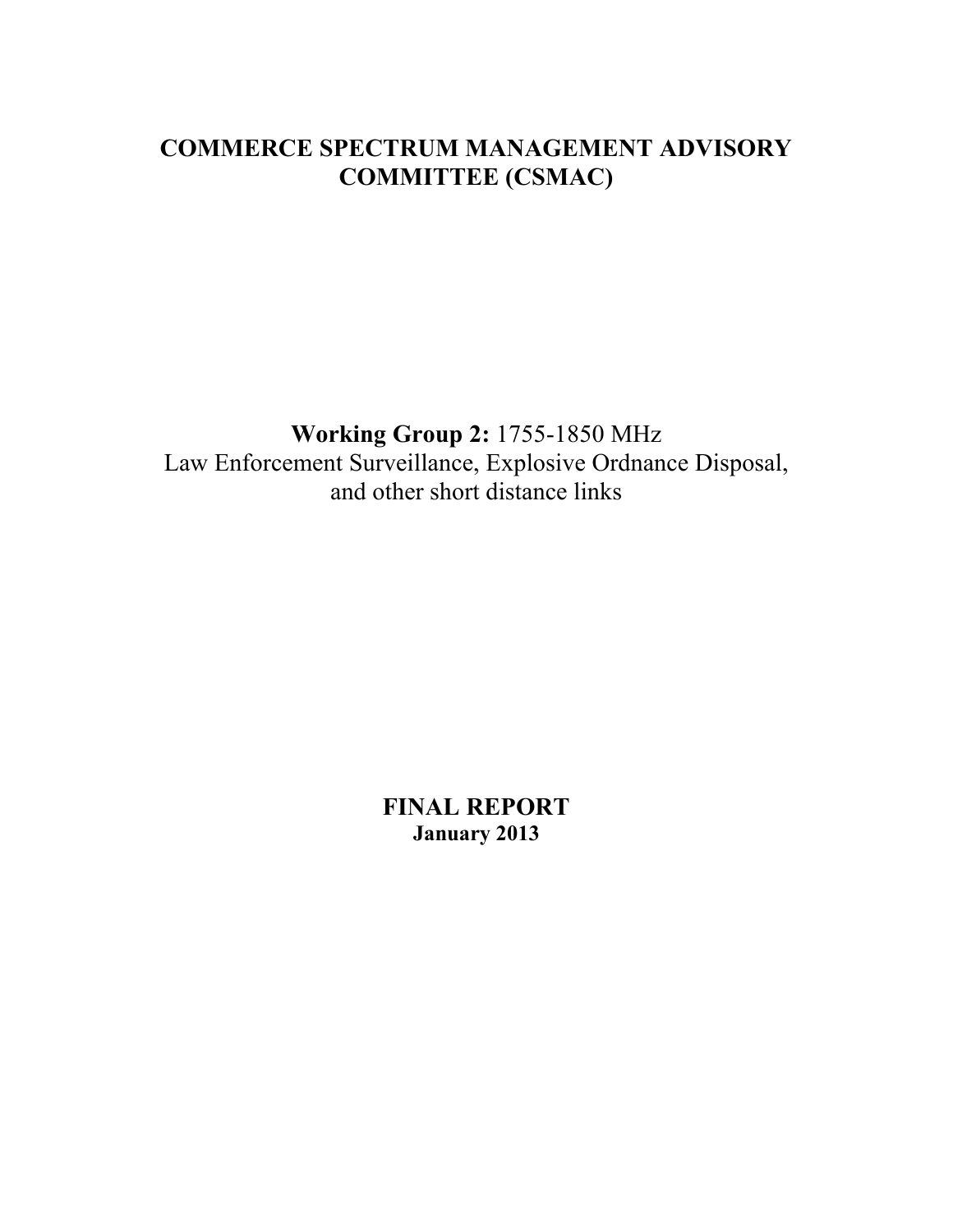# **Table of Contents**

| <b>B.</b> |  |
|-----------|--|
|           |  |
|           |  |
|           |  |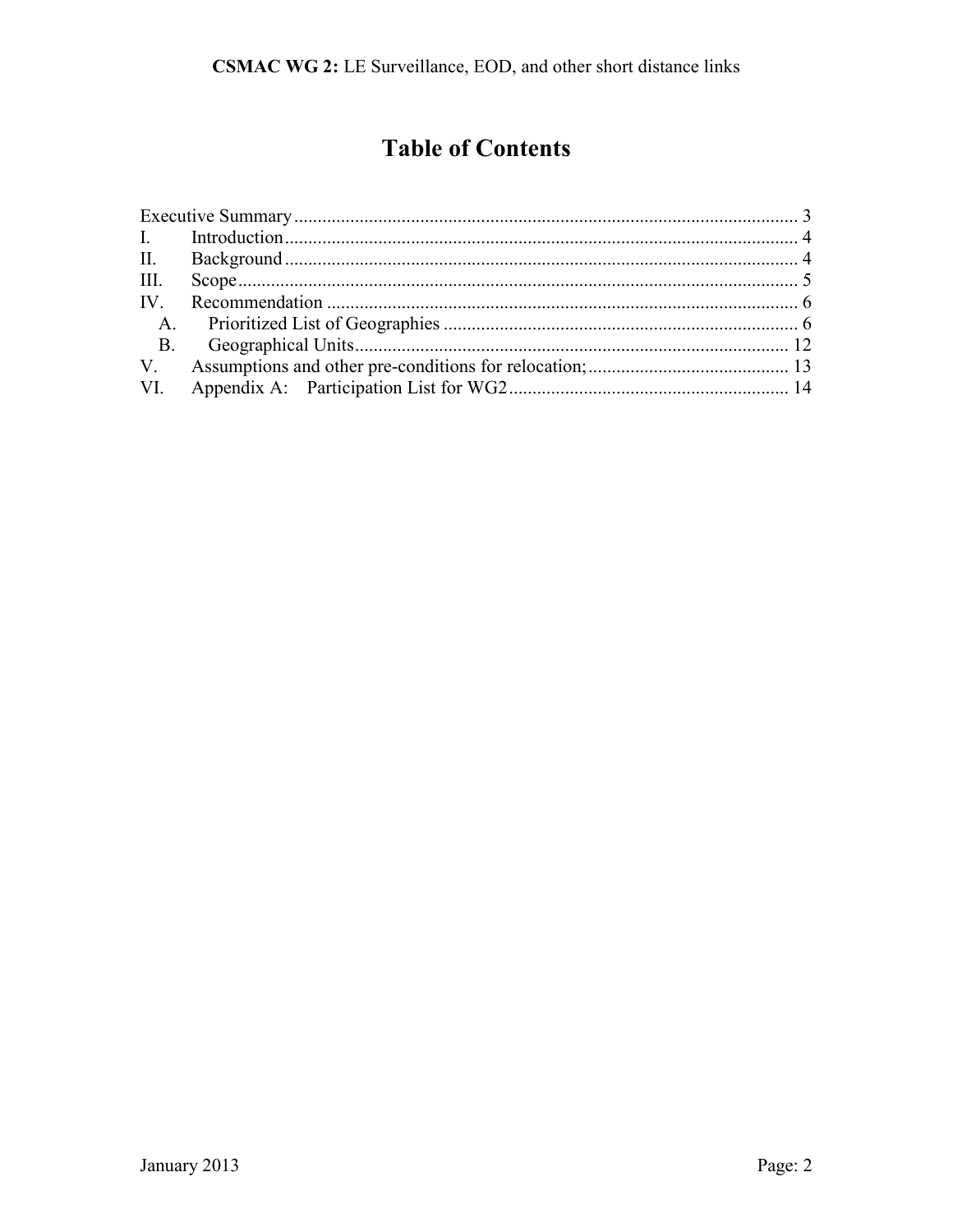#### **Executive Summary**

<span id="page-2-0"></span>This report has been produced as part of the ongoing analysis of ways to facilitate the implementation of commercial wireless broadband in the 1755-1850 MHz band.

The following summarizes the Working Group's recommendations for the Commerce Spectrum Management Advisory Committee (CSMAC) to provide to the National Telecommunications and Information Administration (NTIA). The focus of this working group is to develop a prioritized list of geographies according to industry implementation priorities for the potential relocation of video surveillance systems, first considering the 1755-1780 MHz band and second, the 1780-1850 MHz band.

The recommendation from this working group is for federal agencies to consider in developing their transition plans the list of 176 industry-defined Economic Areas (EAs) according to industry's geographic implementation priorities. While industry would prefer that federal relocation be based on these EAs, the WG2 participants acknowledged that the exact order in which agencies will be able to clear the EAs will be based on the federal agencies' operational requirements and may vary from the industry priority.

The ranked list of EAs begins on page 6.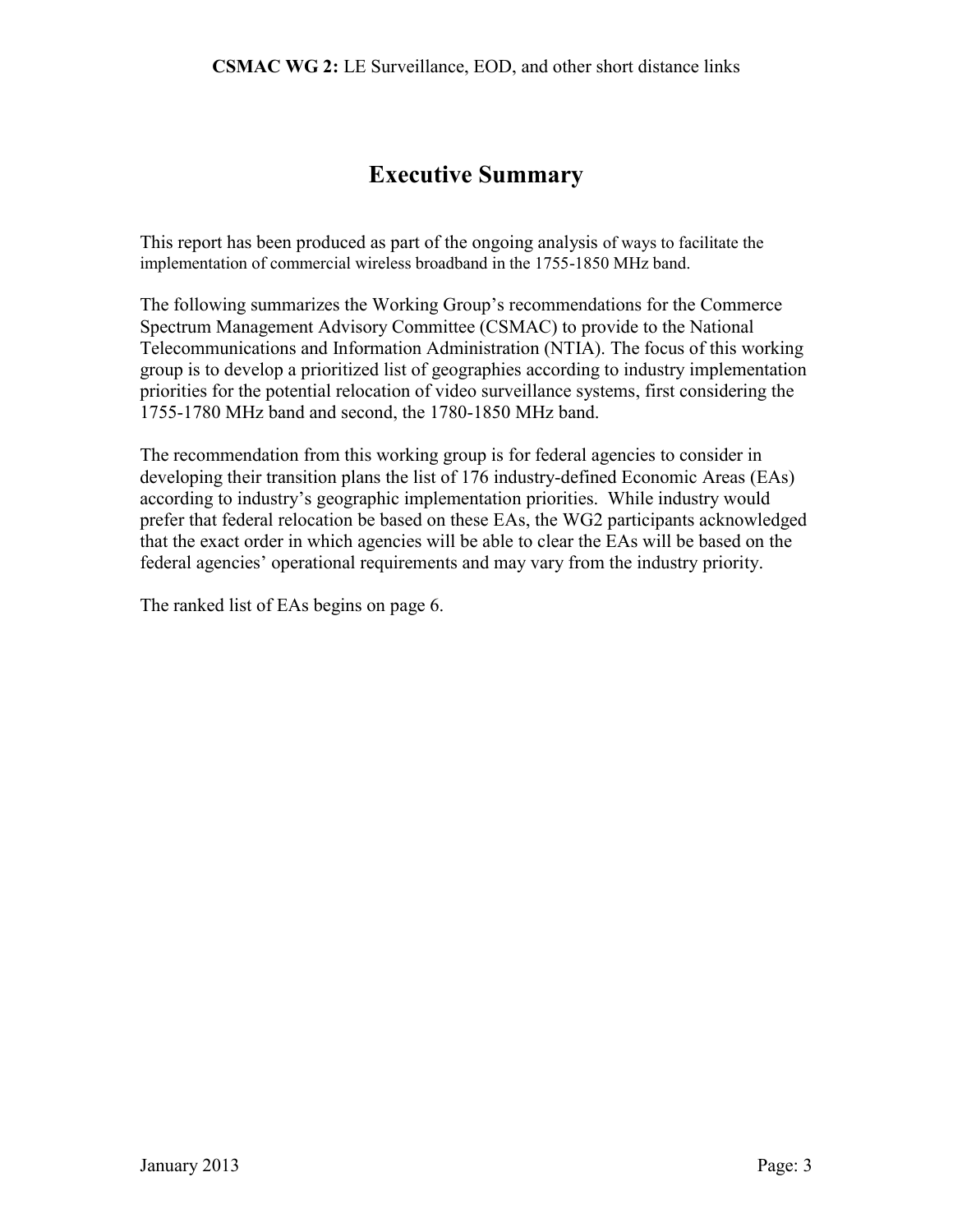#### <span id="page-3-0"></span>**I. Introduction**

NTIA published a report in March 2012, which recommended that it is possible to repurpose the entire 1755-1850 MHz band for commercial mobile broadband systems though there are significant challenges yet to overcome. NTIA invited federal agencies with operations in the band to assess the feasibility of relocating from the 1755-1850 MHz band in ten years and to determine whether their systems could transition out of the 1755- 1780 MHz band in five years, the conditions under which relocation could be accomplished, and the costs associated with the corresponding relocation. The assessments determined that some federal agencies could transition some systems out of the 1755-1780 MHz band within 5 years as an interim step to relocating out of the entire 95 MHz within the 10 year timeframe. The scope of the assessment didn't include an independent relocation or an indefinite sharing of just the 1755-1780 MHz portion of the band – NTIA's report concluded that "in order to ensure long-term approach to satisfying federal requirements and to take a significant step toward meeting the President's goal, NTIA didn't pursue the evaluation of the 1755-1780 MHz band as an exclusive solution."

This report provides the CSMAC Working Group 2 (WG2) recommended prioritized list of geographies for transition of federal video surveillance systems according to industry implementation priorities, first considering the 1755-1780 MHz band and second, the 1780-1850 MHz band. WG2 did not assess the feasibility of federal agencies' ability to transition systems out of the band according to the industry implementation priority. This recommended priority list will serve as input to affected federal agencies with video surveillance operations in this band, to consider as they develop their transition plans to relocate out of the spectrum, if it is identified for auction and an auction date is established by the FCC.

## <span id="page-3-1"></span>**II.Background**

The NTIA March 2012 report identified three types of video systems operating in the 1755-1850 MHz band: mobile law enforcement; fixed or transportable high resolution; and land robotics. For the purpose of this WG2 report, the mobile law enforcement and fixed/transportable high resolution video surveillance systems are include together as Law Enforcement (LE) video surveillance. Further, in this report, video surveillance generally refers to:

**LE Video Surveillance Systems.** Federal LE agencies maintain and conduct authorized low-power video surveillance operations in the 1755-1850 MHz band. These operations include mobile, fixed or transportable high resolution, and transportable data links. The video obtained during these investigations provides evidence essential for criminal investigations and administrative hearings, and ensures rapid response support to undercover officers and agents. The devices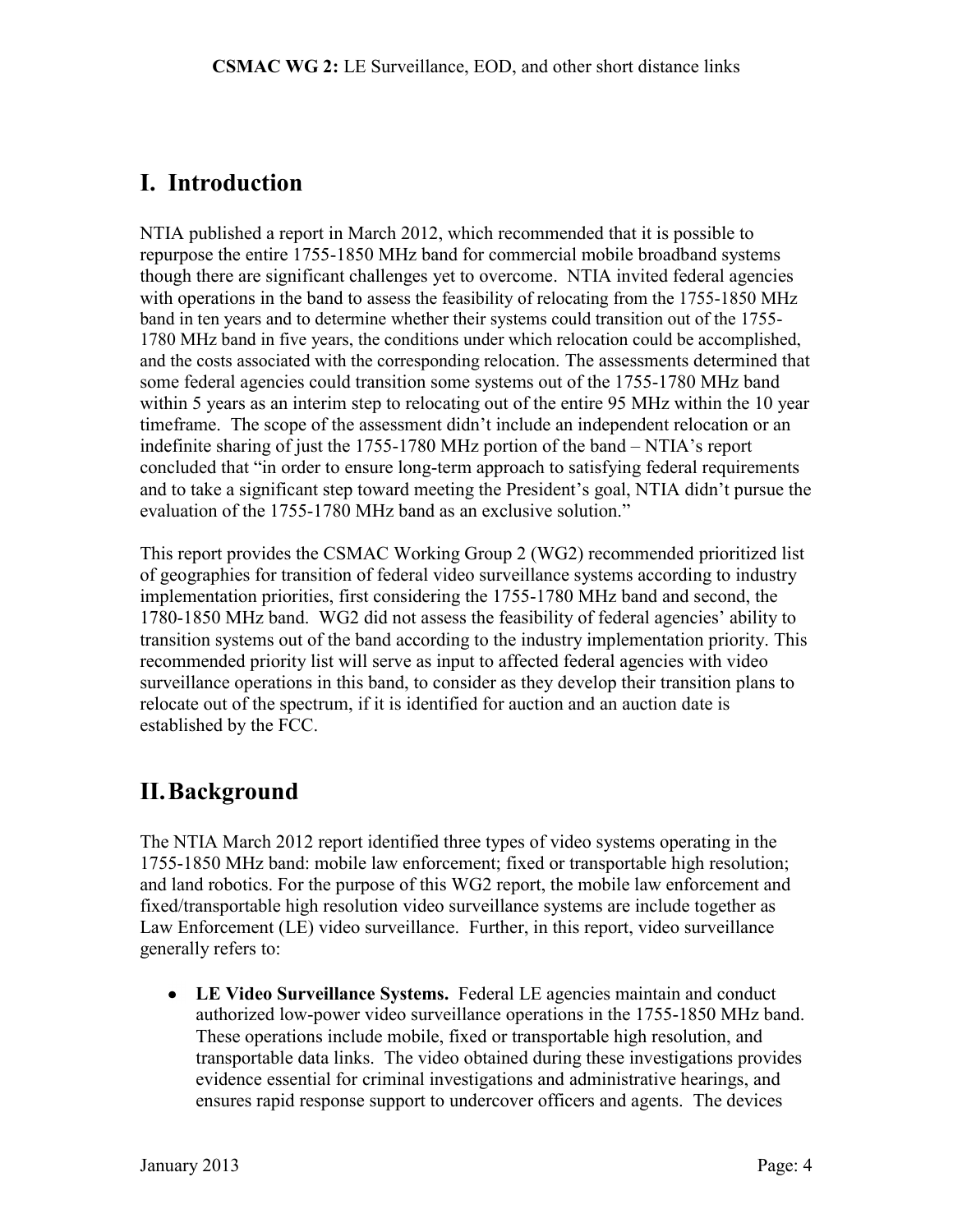used in support of the video surveillance operations may operate in any part of the 1755-1850 MHz band, at any location, at any time. In addition, operations may use portable/body-worn devices, mobile, transportable, or a combination of these surveillance systems. Therefore, devices must be lightweight, easily assembled, and concealable. They also must avoid electronic detection to ensure officer/agent safety and the integrity of the surveillance.

**Land Robotic Systems**. Agencies operate land robotic video systems in real world situations and training exercises to maintain operational readiness. These systems, employed on robotic devices, reduce personnel "risk to life" during explosive ordnance demolition or disposal and other uses. Explosive ordnance disposal operations use a video link between a remote-controlled robot and the command site to enable the operator to provide command and control for the robot and, at the same time, monitor the disposal operation. The 1755-1850 MHz band meets the high mobility and high-path reliability requirements for these systems.

## <span id="page-4-0"></span>**III. Scope**

The scope of the CSMAC WG2 is to develop a prioritized list of geographic areas according to industry implementation priorities, first considering the 1755-1780 MHz band and second, the 1780-1850 MHz band for the potential transition of video surveillance systems.

Video surveillance operations are conducted by DHS\*, DOD\*, DOE, DOJ\*, DOI\*, HHS, HUD<sup>\*</sup>, OPM<sup>\*</sup>, Treasury<sup>\*</sup>, VA, USAID, USCP, and the USPS.<sup>1</sup> An asterisk (\*) denotes the agencies that participated in CSMAC WG2.

- <sup>1</sup>U.S. Department of Homeland Security\*
- U.S. Department of Defense\*
- U.S. Department of Energy

 $\overline{a}$ 

- U.S. Department of Justice\*
- U.S. Department of the Interior\*
- U.S. Department of Health and Human Services
- U.S. Department of Housing and Urban Development\*
- U.S. Department of the Treasury\*
- U.S. Department of Veterans Affairs
- Office of Personnel Management\*
- U.S. Agency for International Development
- U.S. Capitol Police
- U.S. Postal Service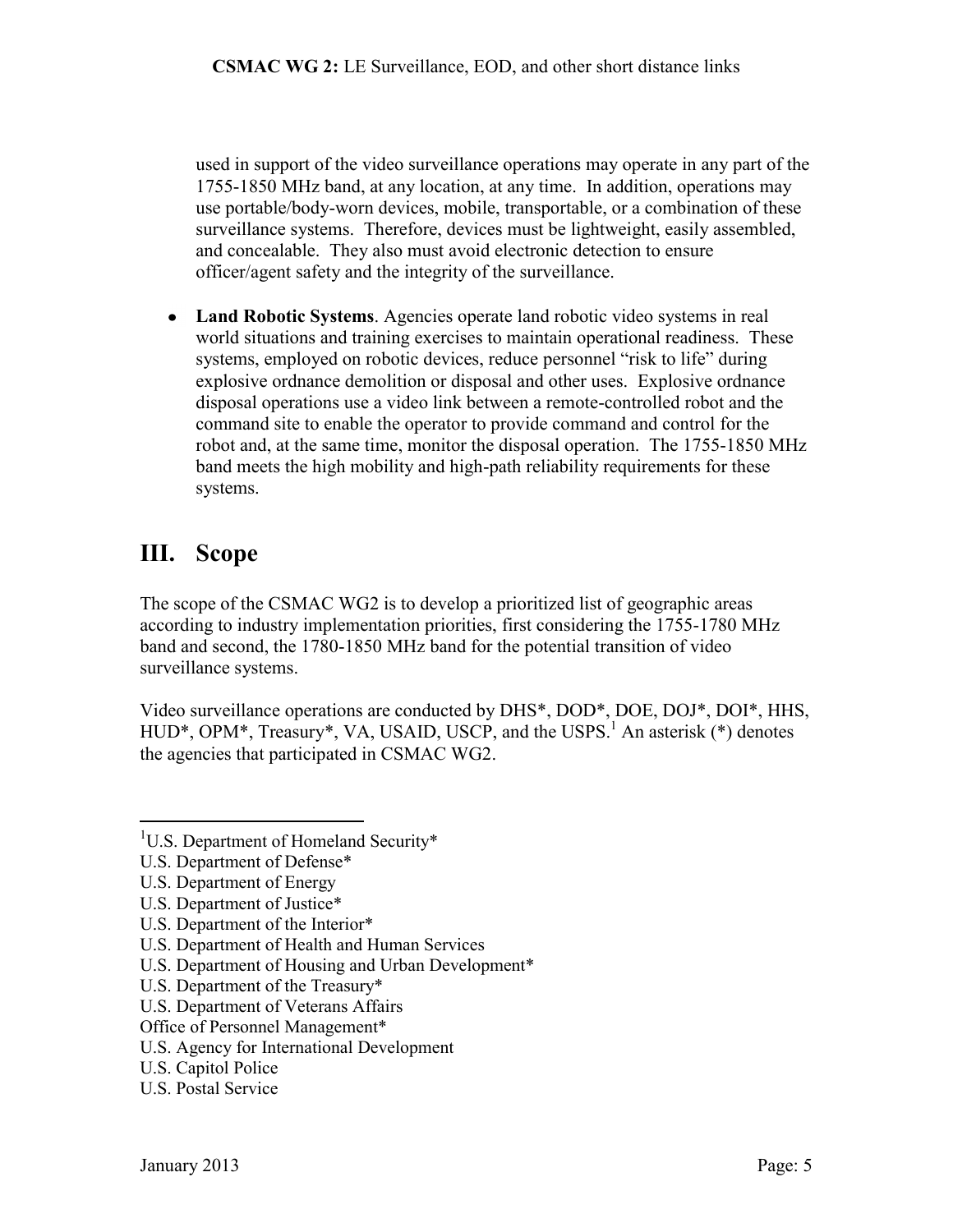### <span id="page-5-0"></span>**IV. Recommendation**

Currently, agencies with video surveillance systems in the 1755-1850 MHz band plan to transition operations from the 1755-1780 MHz band within five years, once funding and comparable spectrum is available. Their goal is to assist NTIA in meeting the President's 500 MHz target by relocating operations out of the entire 1755-1850 MHz band in ten years.

The recommended prioritized list of geographies according to industry implementation priorities, first considering the 1755-1780 MHz band and second, the 1780-1850 MHz band is:

|     |                                       | <b>Major Economic Area</b>              | <b>Regional</b>      |                |
|-----|---------------------------------------|-----------------------------------------|----------------------|----------------|
|     |                                       |                                         | <b>Economic Area</b> |                |
|     | <b>Economic Area</b>                  |                                         | <b>Groupings</b>     | Ranking        |
| 10  | (NYC-Long Is. NY-NJ-CT-<br>PA-MA-VT)  | 2 (New York City)                       | 1 (Northeast)        | 1              |
| 160 | (LA-Riverside-Orange Cnty<br>$CA-AZ$  | 44 (Los Angeles-San Diego)              | 6 (West)             | 2              |
| 64  | (Chicago-Gary-Kenosha IL-<br>$IN-WI)$ | 18 (Chicago)                            | 3 (Great Lakes)      | 3              |
| 131 | (Houston-Galveston-<br>Brazoria TX)   | 31 (Houston)                            | 5 (Central)          | 4              |
| 31  | (Miami-Fort Lauderdale FL)            | 11 (Miami)                              | 2 (Southeast)        | 5              |
| 163 | (San Fran.-Oakland-San<br>Jose CA)    | 43 (San Francisco-Oakland-<br>San Jose) | 6 (West)             | 6              |
| 158 | (Phoenix-Mesa AZ-NM)                  | 40 (Phoenix)                            | 5 (Central)          | $\overline{7}$ |
| 127 | (Dallas-Fort Worth TX-AR-<br>OK)      | 32 (Dallas-Fort Worth)                  | 5 (Central)          | 8              |
| 12  | (Phil.-Atl. City PA-NJ-DE-<br>MD)     | 4 (Philadelphia)                        | 1 (Northeast)        | 9              |
| 161 | (San Diego CA)                        | 44 (Los Angeles-San Diego)              | 6 (West)             | 10             |
| 57  | (Detroit-Ann Arbor-Flint<br>MI)       | 16 (Detroit)                            | 3 (Great Lakes)      | 11             |
| 3   | (Boston-Worcester MA-<br>NH-RI-VT)    | 1 (Northeast)                           | 1 (Northeast)        | 12             |
| 55  | (Cleveland-Akron OH-PA)               | 15 (Cleveland)                          | 3 (Great Lakes)      | 13             |
| 30  | (Orlando FL)                          | 10 (Tampa-St. Petersburg-<br>Orlando)   | 2 (Southeast)        | 14             |
| 13  | (Wash.-Balt. DC-MD-VA-<br>WV-PA)      | 5 (Washington)                          | 2 (Southeast)        | 15             |
| 170 | (Seattle-Tacoma-Bremerton<br>WA)      | 46 (Seattle)                            | 6 (West)             | 16             |
| 34  | (Tampa-St. Petersburg FL)             | 10 (Tampa-St. Petersburg-<br>Orlando)   | 2 (Southeast)        | 17             |

#### <span id="page-5-1"></span>*A. Prioritized List of Geographies*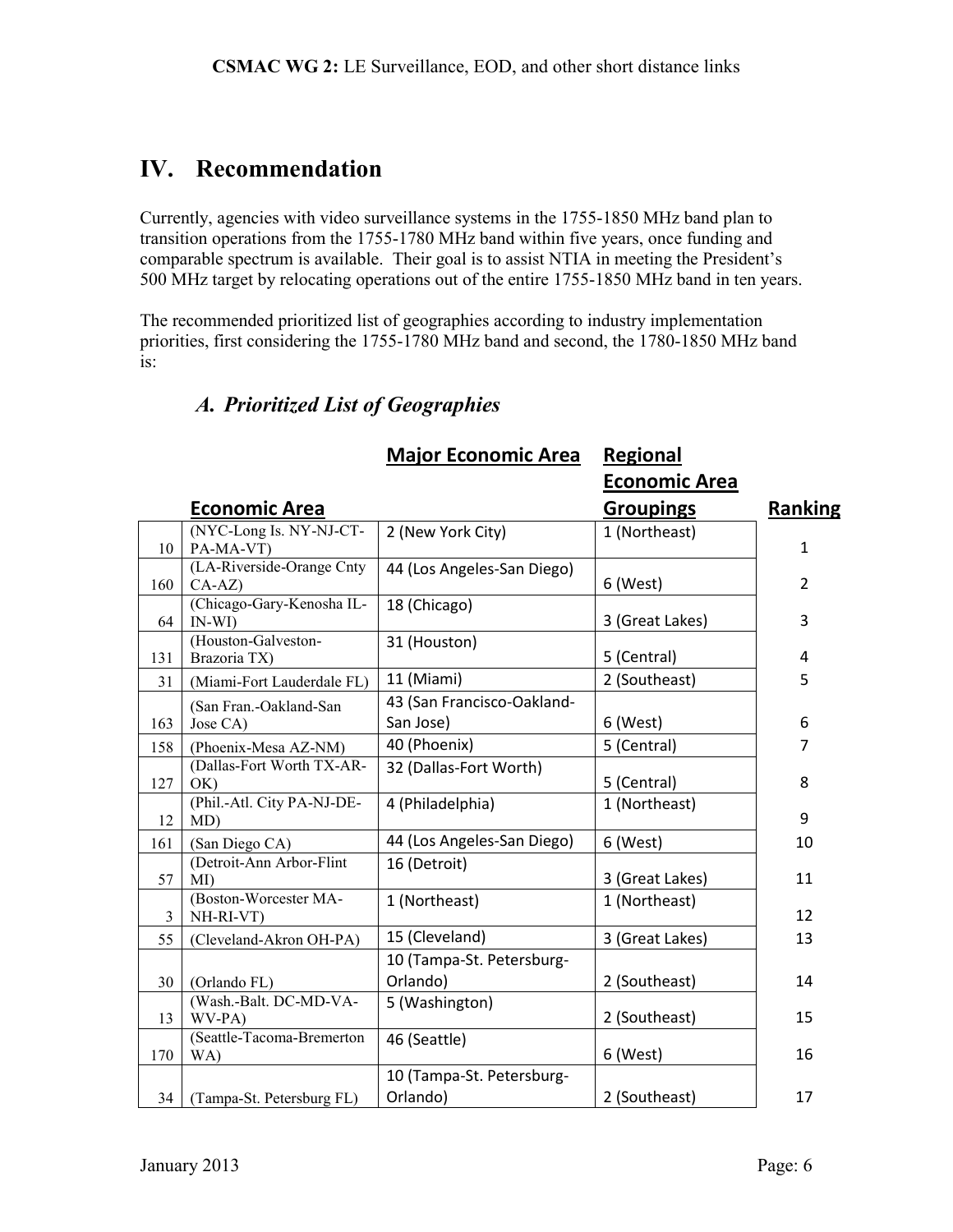|       |                                                | <b>Major Economic Area</b> | <b>Regional</b>        |                |
|-------|------------------------------------------------|----------------------------|------------------------|----------------|
|       |                                                |                            | <b>Economic Area</b>   |                |
|       | <b>Economic Area</b>                           |                            | <b>Groupings</b>       | <b>Ranking</b> |
|       | (Cincinnati-Hamilton OH-                       | 13 (Cincinnati-Dayton)     |                        |                |
| 49    | KY-IN)                                         |                            | 3 (Great Lakes)        | 18             |
| 40    | (Atlanta GA-AL-NC)                             | 8 (Atlanta)                | 2 (Southeast)          | 19             |
| 53    | (Pittsburgh PA-WV)                             | 12 (Pittsburgh)            | 3 (Great Lakes)        | 20             |
| 134   | (San Antonio TX)                               | 38 (San Antonio)           | 5 (Central)            | 21             |
| 96    | (St. Louis MO-IL)                              | 30 (St. Louis)             | 4 (Mississippi Valley) | 22             |
| 67    | (Indianapolis IN-IL)                           | 19 (Indianapolis)          | 3 (Great Lakes)        | 23             |
|       |                                                | 7 (Charlotte-Greensboro-   |                        |                |
| 23    | (Charlotte-Gastonia NC-SC)                     | Greenville-Raleigh)        | 2 (Southeast)          | 24             |
| 63    | (Milwaukee-Racine WI)                          | 17 (Milwaukee)             | 3 (Great Lakes)        | 25             |
|       | (Salt Lake City-Ogden UT-                      | 42 (Salt Lake City)        |                        |                |
| 152   | ID)                                            |                            | 6 (West)               | 26             |
| 107   | (Minneapolis-St. Paul MN-<br>WI-IA)            | 20 (Minneapolis-St. Paul)  | 3 (Great Lakes)        | 27             |
| 130   | (Austin-San Marcos TX)                         | 32 (Dallas-Fort Worth)     | 5 (Central)            | 28             |
|       |                                                | 27 (New Orleans-Baton      |                        |                |
| 83    | (New Orleans LA-MS)                            | Rouge)                     | 4 (Mississippi Valley) | 29             |
|       | (Raleigh-Durham-Chapel                         | 7 (Charlotte-Greensboro-   |                        |                |
| 19    | Hill NC)                                       | Greenville-Raleigh)        | 2 (Southeast)          | 30             |
|       | (Denver-Boulder CO-KS-                         | 33 (Denver)                |                        |                |
| 141   | NE)                                            |                            | 5 (Central)            | 31             |
| 153   | (Las Vegas NV-AZ-UT)                           | 44 (Los Angeles-San Diego) | 6 (West)               | 32             |
| 51    | (Columbus OH)                                  | 14 (Columbus)              | 3 (Great Lakes)        | 33             |
| 29    | (Jacksonville FL-GA)                           | 9 (Jacksonville)           | 2 (Southeast)          | 34             |
|       |                                                | 43 (San Francisco-Oakland- |                        |                |
| 162   | (Fresno CA)                                    | San Jose)                  | 6 (West)               | 35             |
| 133   | (McAllen-Edinburg-Mission<br>TX)               | 38 (San Antonio)           | 5 (Central)            | 36             |
|       | (Honolulu HI)                                  | 48 (Hawaii)                | 8 (Hawaii)             | 37             |
| 172   |                                                | 43 (San Francisco-Oakland- |                        |                |
| 164   | (Sacramento-Yolo CA)                           | San Jose)                  | 6 (West)               | 38             |
| 125   | (Oklahoma City OK)                             | 37 (Oklahoma City)         | 5 (Central)            | 39             |
|       | (Memphis TN-AR-MS-KY)                          | 26 (Memphis-Jackson)       | 4 (Mississippi Valley) | 40             |
| 73    |                                                | 23 (Louisville-Lexington-  |                        |                |
| 70    | (Louisville KY-IN)                             | Evansville)                | 4 (Mississippi Valley) | 41             |
| 71    | (Nashville TN-KY)                              | 25 (Nashville)             | 4 (Mississippi Valley) | 42             |
|       |                                                | 29 (Kansas City)           | 4 (Mississippi Valley) | 43             |
| 99    | (Kansas City MO-KS)<br>(Norfolk-Virginia Beach | 6 (Richmond)               |                        |                |
| 20    | VA-NC)                                         |                            | 2 (Southeast)          | 44             |
| 167   | (Portland-Salem OR-WA)                         | 45 (Portland)              | 6 (West)               | 45             |
|       | (Buffalo-Niagara Falls NY-                     | 3 (Buffalo)                | 1 (Northeast)          |                |
| $8\,$ | PA)                                            |                            |                        | 46             |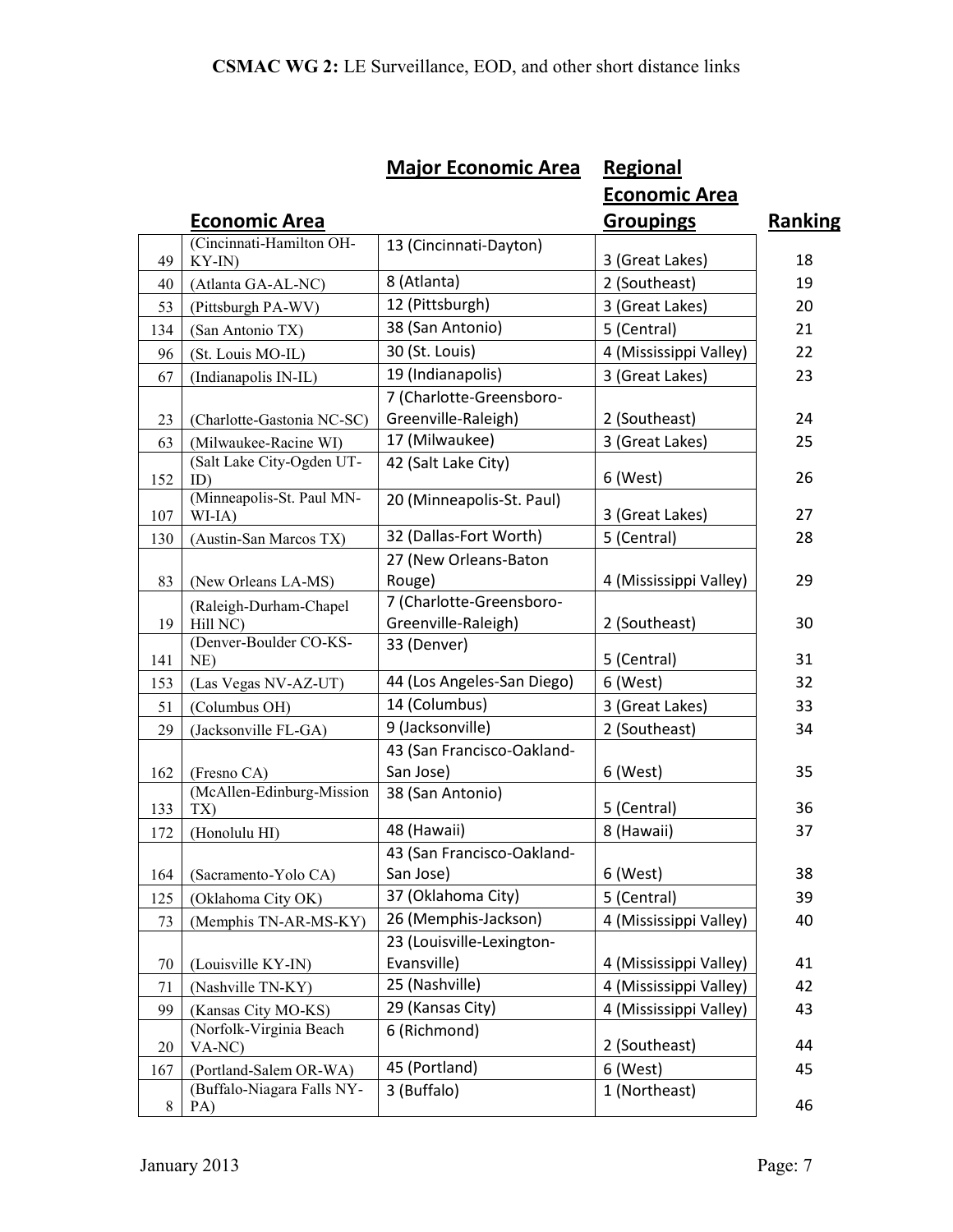|     |                                            | <b>Major Economic Area</b>  | <b>Regional</b>        |                |
|-----|--------------------------------------------|-----------------------------|------------------------|----------------|
|     |                                            |                             | <b>Economic Area</b>   |                |
|     | <u>Economic Area</u>                       |                             | <b>Groupings</b>       | <b>Ranking</b> |
| 78  | (Birmingham AL)                            | 24 (Birmingham)             | 4 (Mississippi Valley) | 47             |
|     | (Puerto Rico-US Virgin                     | 50 (Puerto Rico and U.S.    | 10 (Puerto Rico and    |                |
| 174 | Islands)                                   | Virgin Islands)             | U.S. Virgin Islands)   | 48             |
|     | (Greensboro-Winston-                       | 7 (Charlotte-Greensboro-    |                        |                |
| 18  | Salem NC-VA)                               | Greenville-Raleigh)         | 2 (Southeast)          | 49             |
| 32  | (Fort Myers-Cape Coral FL)                 | 11 (Miami)                  | 2 (Southeast)          | 50             |
| 50  | (Dayton-Springfield OH)                    | 13 (Cincinnati-Dayton)      | 3 (Great Lakes)        | 51             |
| 159 | (Tucson AZ)                                | 40 (Phoenix)                | 5 (Central)            | 52             |
|     |                                            | 10 (Tampa-St. Petersburg-   |                        |                |
| 33  | (Sarasota-Bradenton FL)                    | Orlando)                    | 2 (Southeast)          | 53             |
| 118 | (Omaha NE-IA-MO)                           | 34 (Omaha)                  | 5 (Central)            | 54             |
|     |                                            | 27 (New Orleans-Baton       |                        |                |
| 84  | (Baton Rouge LA-MS)                        | Rouge)                      | 4 (Mississippi Valley) | 55             |
| 15  | (Richmond-Petersburg VA)                   | 6 (Richmond)                | 2 (Southeast)          | 56             |
|     | (Greenville-Spartanburg                    | 7 (Charlotte-Greensboro-    |                        |                |
| 41  | SC-NC)                                     | Greenville-Raleigh)         | 2 (Southeast)          | 57             |
| 7   | (Rochester NY-PA)                          | 2 (New York City)           | 1 (Northeast)          | 58             |
| 157 | (El Paso TX-NM)                            | 39 (El Paso-Albuquerque)    | 5 (Central)            | 59             |
| 124 | (Tulsa OK-KS)                              | 36 (Tulsa)                  | 5 (Central)            | 60             |
| 104 | (Madison WI-IL-IA)                         | 17 (Milwaukee)              | 3 (Great Lakes)        | 61             |
| 150 | (Boise City ID-OR)                         | 42 (Salt Lake City)         | 6 (West)               | 62             |
|     |                                            | 7 (Charlotte-Greensboro-    |                        |                |
| 24  | (Columbia SC)                              | Greenville-Raleigh)         | 2 (Southeast)          | 63             |
| 90  | (Little Rock AR)                           | 28 (Little Rock)            | 4 (Mississippi Valley) | 64             |
|     | (Charleston-North                          | 7 (Charlotte-Greensboro-    |                        |                |
| 26  | Charleston SC)                             | Greenville-Raleigh)         | 2 (Southeast)          | 65             |
| 44  | (Knoxville TN)                             | 22 (Knoxville)              | 4 (Mississippi Valley) | 66             |
| 122 | (Wichita KS-OK)                            | 35 (Wichita)                | 4 (Mississippi Valley) | 67             |
| 119 | (Lincoln NE)                               | 34 (Omaha)                  | 5 (Central)            | 68             |
| 156 | (Albuquerque NM-AZ)                        | 39 (El Paso-Albuquerque)    | 5 (Central)            | 69             |
| 6   | (Syracuse NY-PA)                           | 2 (New York City)           | 1 (Northeast)          | 70             |
| 56  | (Toledo OH)                                | 16 (Detroit)                | 3 (Great Lakes)        | 71             |
| 100 | (Des Moines IA-IL-MO)                      | 21 (Des Moines-Quad Cities) | 3 (Great Lakes)        | 72             |
|     |                                            | 7 (Charlotte-Greensboro-    |                        |                |
| 25  | (Wilmington NC-SC)                         | Greenville-Raleigh)         | 2 (Southeast)          | 73             |
| 77  | (Jackson MS-AL-LA)                         | 26 (Memphis-Jackson)        | 4 (Mississippi Valley) | 74             |
|     |                                            | 27 (New Orleans-Baton       |                        |                |
| 81  | (Pensacola FL)<br>(Albany-Schenectady-Troy | Rouge)                      | 4 (Mississippi Valley) | 75             |
| 5   | NY)                                        | 2 (New York City)           | 1 (Northeast)          | 76             |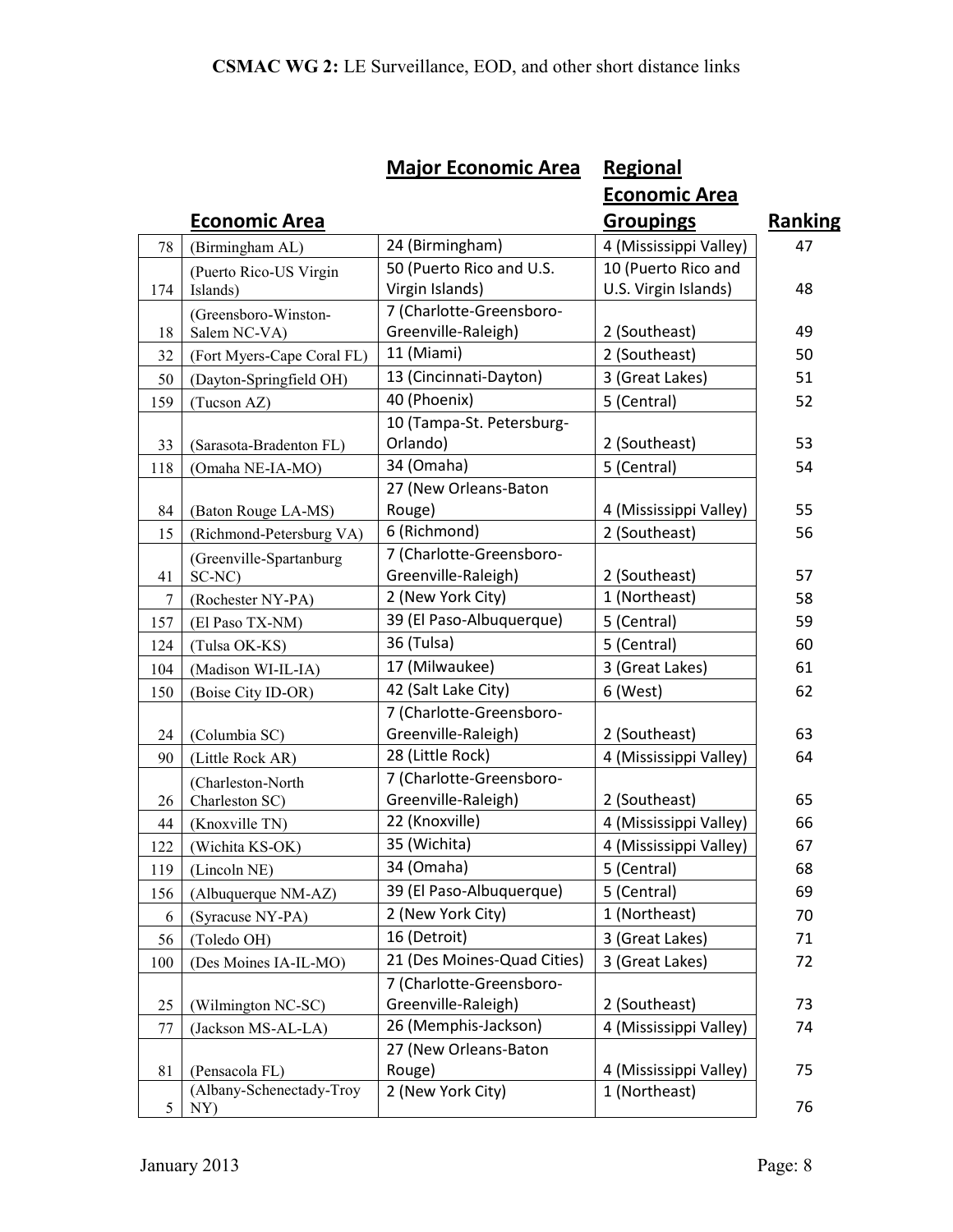|                |                                       | <b>Major Economic Area</b>               | <b>Regional</b>        |                |
|----------------|---------------------------------------|------------------------------------------|------------------------|----------------|
|                |                                       |                                          | <b>Economic Area</b>   |                |
|                | <u>Economic Area</u>                  |                                          | <b>Groupings</b>       | <b>Ranking</b> |
|                |                                       | 43 (San Francisco-Oakland-               |                        |                |
| 151            | (Reno NV-CA)                          | San Jose)                                | 6 (West)               | 77             |
| 59             | (Green Bay WI-MI)                     | 17 (Milwaukee)                           | 3 (Great Lakes)        | 78             |
|                | (Grand Rapids-Muskegon                | 16 (Detroit)                             |                        |                |
| 62             | MI)                                   |                                          | 3 (Great Lakes)        | 79             |
|                |                                       | 27 (New Orleans-Baton                    |                        |                |
| 85             | (Lafayette LA)                        | Rouge)<br>27 (New Orleans-Baton          | 4 (Mississippi Valley) | 80             |
| 80             | (Mobile AL)                           | Rouge)                                   | 4 (Mississippi Valley) | 81             |
|                | (Eugene-Springfield OR-               | 45 (Portland)                            |                        |                |
| 166            | CA)                                   |                                          | 6 (West)               | 82             |
| 97             | (Springfield IL-MO)                   | 18 (Chicago)                             | 3 (Great Lakes)        | 83             |
| 132            | (Corpus Christi TX)                   | 38 (San Antonio)                         | 5 (Central)            | 84             |
|                |                                       | 7 (Charlotte-Greensboro-                 |                        |                |
| 21             | (Greenville NC)                       | Greenville-Raleigh)                      | 2 (Southeast)          | 85             |
| 68             | (Champaign-Urbana IL)                 | 18 (Chicago)                             | 3 (Great Lakes)        | 86             |
| 11             | (Harrisburg-Lebanon-<br>Carlisle PA)  | 4 (Philadelphia)                         | 1 (Northeast)          | 87             |
| 94             | (Springfield MO)                      | 30 (St. Louis)                           | 4 (Mississippi Valley) | 88             |
| 35             | (Tallahassee FL-GA)                   | 9 (Jacksonville)                         | 2 (Southeast)          | 89             |
| 92             | (Fayetteville AR-MO-OK)               | 28 (Little Rock)                         | 4 (Mississippi Valley) | 90             |
| 28             | (Savannah GA-SC)                      | 8 (Atlanta)                              | 2 (Southeast)          | 91             |
| 98             | (Columbia MO)                         | 30 (St. Louis)                           | 4 (Mississippi Valley) | 92             |
| 74             | (Huntsville AL-TN)                    | 24 (Birmingham)                          | 4 (Mississippi Valley) | 93             |
| 66             | (Fort Wayne IN)                       | 18 (Chicago)                             | 3 (Great Lakes)        | 94             |
|                | (Biloxi-Gulfport-Pascagoula           | 27 (New Orleans-Baton                    |                        |                |
| 82             | MS)                                   | Rouge)                                   | 4 (Mississippi Valley) | 95             |
| 140            | (Pueblo CO-NM)                        | 33 (Denver)                              | 5 (Central)            | 96             |
| 43             | (Chattanooga TN-GA)                   | 8 (Atlanta)                              | 2 (Southeast)          | 97             |
| 88             | (Shreveport-Bossier City<br>$LA-AR$   | 32 (Dallas-Fort Worth)                   | 5 (Central)            | 98             |
| 65             | (Elkhart-Goshen IN-MI)                | 18 (Chicago)                             | 3 (Great Lakes)        | 99             |
| 69             | (Evansville-Henderson IN-<br>$KY-IL)$ | 23 (Louisville-Lexington-<br>Evansville) | 4 (Mississippi Valley) | 100            |
| $\overline{2}$ | (Portland ME)                         | 1 (Northeast)                            | 1 (Northeast)          | 101            |
| 4              | (Burlington VT-NY)                    | 2 (New York City)                        | 1 (Northeast)          | 102            |
|                |                                       | 7 (Charlotte-Greensboro-                 |                        |                |
| 22             | (Fayetteville NC)                     | Greenville-Raleigh)                      | 2 (Southeast)          | 103            |
| 87             | (Beaumont-Port Arthur TX)             | 31 (Houston)                             | 5 (Central)            | 104            |
|                | (Appleton-Oshkosh-Neenah              | 17 (Milwaukee)                           |                        |                |
| 60             | WI)                                   |                                          | 3 (Great Lakes)        | 105            |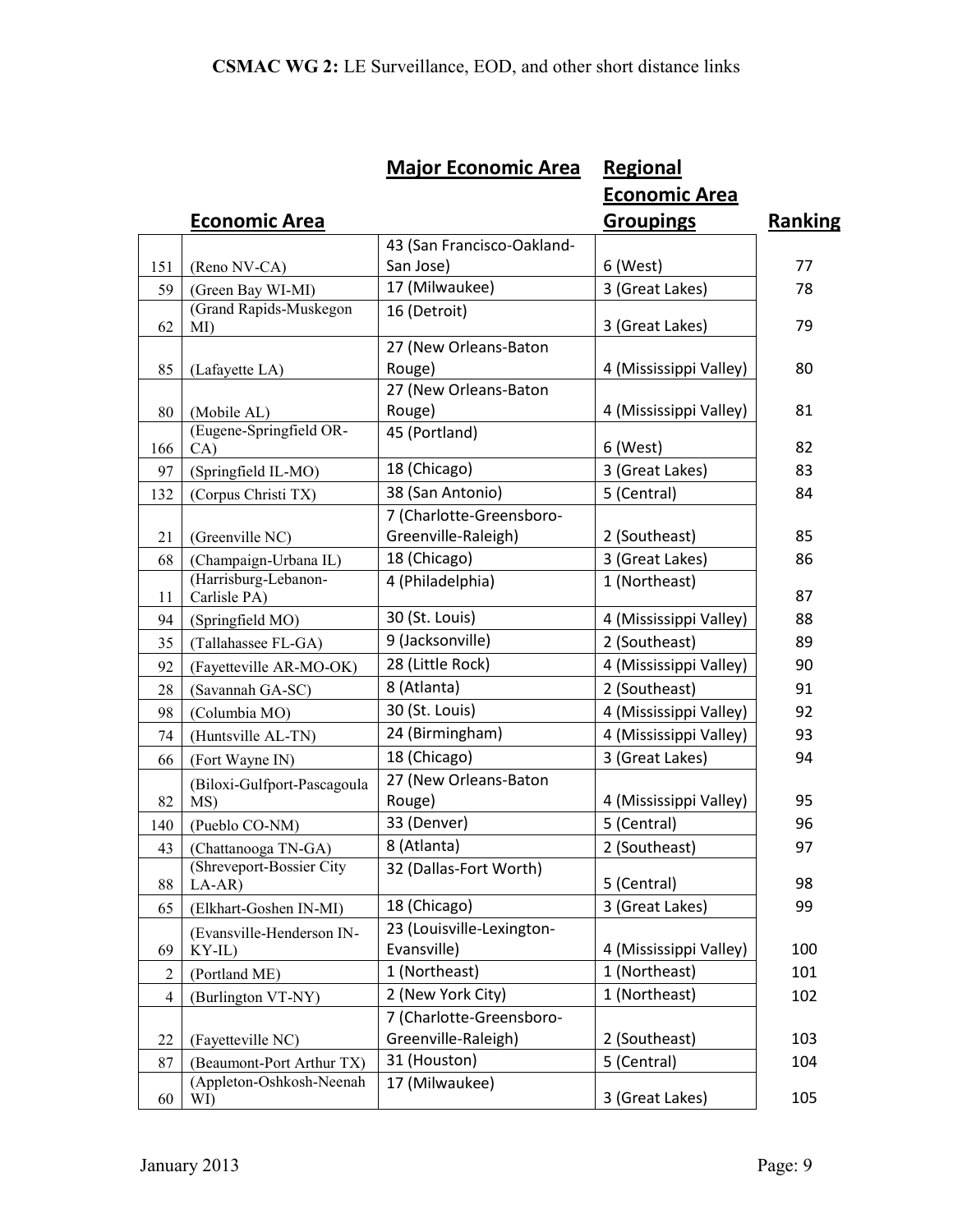|     |                                   | <b>Major Economic Area</b>                      | <b>Regional</b>        |         |
|-----|-----------------------------------|-------------------------------------------------|------------------------|---------|
|     |                                   |                                                 | <b>Economic Area</b>   |         |
|     | <b>Economic Area</b>              |                                                 | <b>Groupings</b>       | Ranking |
| 39  | (Columbus GA-AL)                  | 8 (Atlanta)                                     | 2 (Southeast)          | 106     |
| 93  | (Joplin MO-KS-OK)                 | 29 (Kansas City)                                | 4 (Mississippi Valley) | 107     |
| 139 | (Santa Fe NM)                     | 39 (El Paso-Albuquerque)                        | 5 (Central)            | 108     |
| 147 | (Spokane WA-ID)                   | 41 (Spokane-Billings)                           | 6 (West)               | 109     |
| 135 | (Odessa-Midland TX)               | 32 (Dallas-Fort Worth)                          | 5 (Central)            | 110     |
| 89  | (Monroe LA)                       | 32 (Dallas-Fort Worth)                          | 5 (Central)            | 111     |
| 27  | (Augusta-Aiken GA-SC)             | 8 (Atlanta)                                     | 2 (Southeast)          | 112     |
| 101 | (Peoria-Pekin IL)                 | 18 (Chicago)                                    | 3 (Great Lakes)        | 113     |
| 79  | (Montgomery AL)                   | 24 (Birmingham)                                 | 4 (Mississippi Valley) | 114     |
| 42  | (Asheville NC)                    | 7 (Charlotte-Greensboro-<br>Greenville-Raleigh) | 2 (Southeast)          | 115     |
| 47  | (Lexington KY-TN-VA-<br>WV)       | 23 (Louisville-Lexington-<br>Evansville)        | 4 (Mississippi Valley) | 116     |
| 46  | (Hickory-Morganton NC-<br>TN)     | 7 (Charlotte-Greensboro-<br>Greenville-Raleigh) | 4 (Mississippi Valley) | 117     |
| 136 | (Hobbs NM-TX)                     | 39 (El Paso-Albuquerque)                        | 5 (Central)            | 118     |
| 154 | (Flagstaff AZ-UT)                 | 40 (Phoenix)                                    | 5 (Central)            | 119     |
| 137 | (Lubbock TX)                      | 32 (Dallas-Fort Worth)                          | 5 (Central)            | 120     |
| 54  | (Erie PA)                         | 15 (Cleveland)                                  | 3 (Great Lakes)        | 121     |
| 14  | (Salisbury MD-DE-VA)              | 5 (Washington)                                  | 2 (Southeast)          | 122     |
| 38  | (Macon GA)                        | 8 (Atlanta)                                     | 2 (Southeast)          | 123     |
| 86  | (Lake Charles LA)                 | 31 (Houston)                                    | 5 (Central)            | 124     |
| 129 | (San Angelo TX)                   | 32 (Dallas-Fort Worth)                          | 5 (Central)            | 125     |
| 148 | (Idaho Falls ID-WY)               | 42 (Salt Lake City)                             | 6 (West)               | 126     |
| 1   | (Bangor ME)                       | 1 (Northeast)                                   | 1 (Northeast)          | 127     |
| 123 | (Topeka KS)                       | 29 (Kansas City)                                | 5 (Central)            | 128     |
| 103 | (Cedar Rapids IA)                 | 21 (Des Moines-Quad Cities)                     | 3 (Great Lakes)        | 129     |
| 106 | (Rochester MN-IA-WI)              | 20 (Minneapolis-St. Paul)                       | 3 (Great Lakes)        | 130     |
| 105 | (La Crosse WI-MN)                 | 17 (Milwaukee)                                  | 3 (Great Lakes)        | 131     |
| 138 | (Amarillo TX-NM)                  | 32 (Dallas-Fort Worth)                          | 5 (Central)            | 132     |
| 165 | (Redding CA-OR)                   | 43 (San Francisco-Oakland-<br>San Jose)         | 6 (West)               | 133     |
| 45  | (Johnson City-Kingsport<br>TN-VA) | 22 (Knoxville)                                  | 4 (Mississippi Valley) | 134     |
| 36  | (Dothan AL-FL-GA)                 | 24 (Birmingham)                                 | 4 (Mississippi Valley) | 135     |
| 9   | (State College PA)                | 12 (Pittsburgh)                                 | 3 (Great Lakes)        | 136     |
| 37  | (Albany GA)                       | 8 (Atlanta)                                     | 2 (Southeast)          | 137     |
| 17  | (Roanoke VA-NC-WV)                | 6 (Richmond)                                    | 2 (Southeast)          | 138     |
| 169 | (Richland-Kennewick-Pasco         | 46 (Seattle)                                    | 6 (West)               | 139     |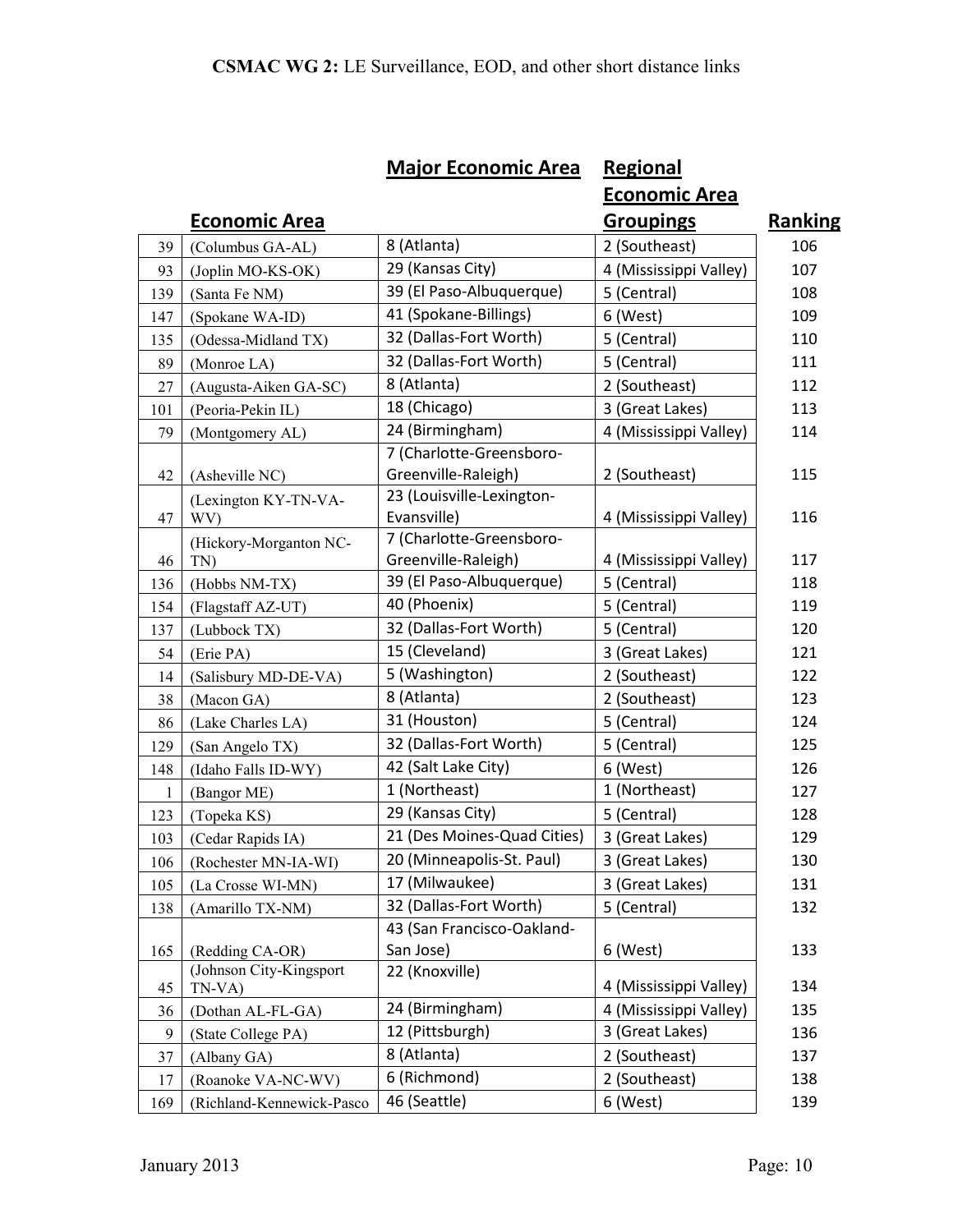|            |                                       | <b>Major Economic Area</b>  | <b>Regional</b>                    |                |
|------------|---------------------------------------|-----------------------------|------------------------------------|----------------|
|            |                                       |                             | <b>Economic Area</b>               |                |
|            | <b>Economic Area</b>                  |                             | <b>Groupings</b>                   | <b>Ranking</b> |
|            | WA)                                   |                             |                                    |                |
| 75         | (Tupelo MS-AL-TN)                     | 26 (Memphis-Jackson)        | 4 (Mississippi Valley)             | 140            |
| 61         | (Traverse City MI)                    | 16 (Detroit)                | 3 (Great Lakes)                    | 141            |
| 91         | (Fort Smith AR-OK)                    | 28 (Little Rock)            | 4 (Mississippi Valley)             | 142            |
| 109        | (Duluth-Superior MN-WI)               | 20 (Minneapolis-St. Paul)   | 3 (Great Lakes)                    | 143            |
| 128        | (Abilene TX)                          | 32 (Dallas-Fort Worth)      | 5 (Central)                        | 144            |
| 76         | (Greenville MS)                       | 26 (Memphis-Jackson)        | 4 (Mississippi Valley)             | 145            |
| 143        | (Casper WY-ID-UT)                     | 33 (Denver)                 | 5 (Central)                        | 146            |
| 149        | (Twin Falls ID)                       | 42 (Salt Lake City)         | 6 (West)                           | 147            |
| 126        | (Western Oklahoma OK)                 | 37 (Oklahoma City)          | 5 (Central)                        | 148            |
| 16         | (Staunton VA-WV)                      | 6 (Richmond)                | 2 (Southeast)                      | 149            |
| 48         | (Charleston WV-KY-OH)                 | 13 (Cincinnati-Dayton)      | 3 (Great Lakes)                    | 150            |
|            | (Sioux Falls SD-IA-MN-                | 20 (Minneapolis-St. Paul)   |                                    |                |
| 116        | NE)                                   | 20 (Minneapolis-St. Paul)   | 3 (Great Lakes)<br>3 (Great Lakes) | 151            |
| 113        | (Fargo-Moorhead ND-MN)                | 28 (Little Rock)            |                                    | 152            |
| 95         | (Jonesboro AR-MO)                     | 17 (Milwaukee)              | 4 (Mississippi Valley)             | 153            |
| 108        | (Wausau WI)                           | 21 (Des Moines-Quad Cities) | 3 (Great Lakes)<br>3 (Great Lakes) | 154<br>155     |
| 102        | (Davenport-Moline IA-IL)              | 33 (Denver)                 | 5 (Central)                        | 156            |
| 142        | (Scottsbluff NE-WY)                   | 12 (Pittsburgh)             | 3 (Great Lakes)                    | 157            |
| 52         | (Wheeling WV-OH)                      | 41 (Spokane-Billings)       | 6 (West)                           | 158            |
| 144<br>168 | (Billings MT-WY)<br>(Pendleton OR-WA) | 41 (Spokane-Billings)       | 6 (West)                           | 159            |
|            | (Rapid City SD-MT-NE-                 | 33 (Denver)                 |                                    |                |
| 115        | ND)                                   |                             | 5 (Central)                        | 160            |
| 110        | (Grand Forks ND-MN)                   | 20 (Minneapolis-St. Paul)   | 3 (Great Lakes)                    | 161            |
| 117        | (Sioux City IA-NE-SD)                 | 21 (Des Moines-Quad Cities) | 3 (Great Lakes)                    | 162            |
| 155        | (Farmington NM-CO)                    | 39 (El Paso-Albuquerque)    | 5 (Central)                        | 163            |
| 112        | (Bismarck ND-MT-SD)                   | 20 (Minneapolis-St. Paul)   | 3 (Great Lakes)                    | 164            |
|            |                                       | 23 (Louisville-Lexington-   |                                    |                |
| 72         | (Paducah KY-IL)                       | Evansville)                 | 4 (Mississippi Valley)             | 165            |
| 171        | (Anchorage AK)                        | 47 (Alaska)                 | 7 (Alaska)                         | 166            |
| 120        | (Grand Island NE)                     | 34 (Omaha)                  | 5 (Central)                        | 167            |
| 146        | (Missoula MT)                         | 41 (Spokane-Billings)       | 6 (West)                           | 168            |
| 58         | (Northern Michigan MI)                | 16 (Detroit)                | 3 (Great Lakes)                    | 169            |
| 111        | (Minot ND)                            | 20 (Minneapolis-St. Paul)   | 3 (Great Lakes)                    | 170            |
| 114        | (Aberdeen SD)                         | 20 (Minneapolis-St. Paul)   | 3 (Great Lakes)                    | 171            |
| 145        | (Great Falls MT)                      | 41 (Spokane-Billings)       | 6 (West)                           | 172            |
| 121        | (North Platte NE-CO)                  | 34 (Omaha)                  | 5 (Central)                        | 173            |
| 173        | (Guam-Northern Mariana                | 49 (Guam and the Northern   | 9 (Guam and the                    | 174            |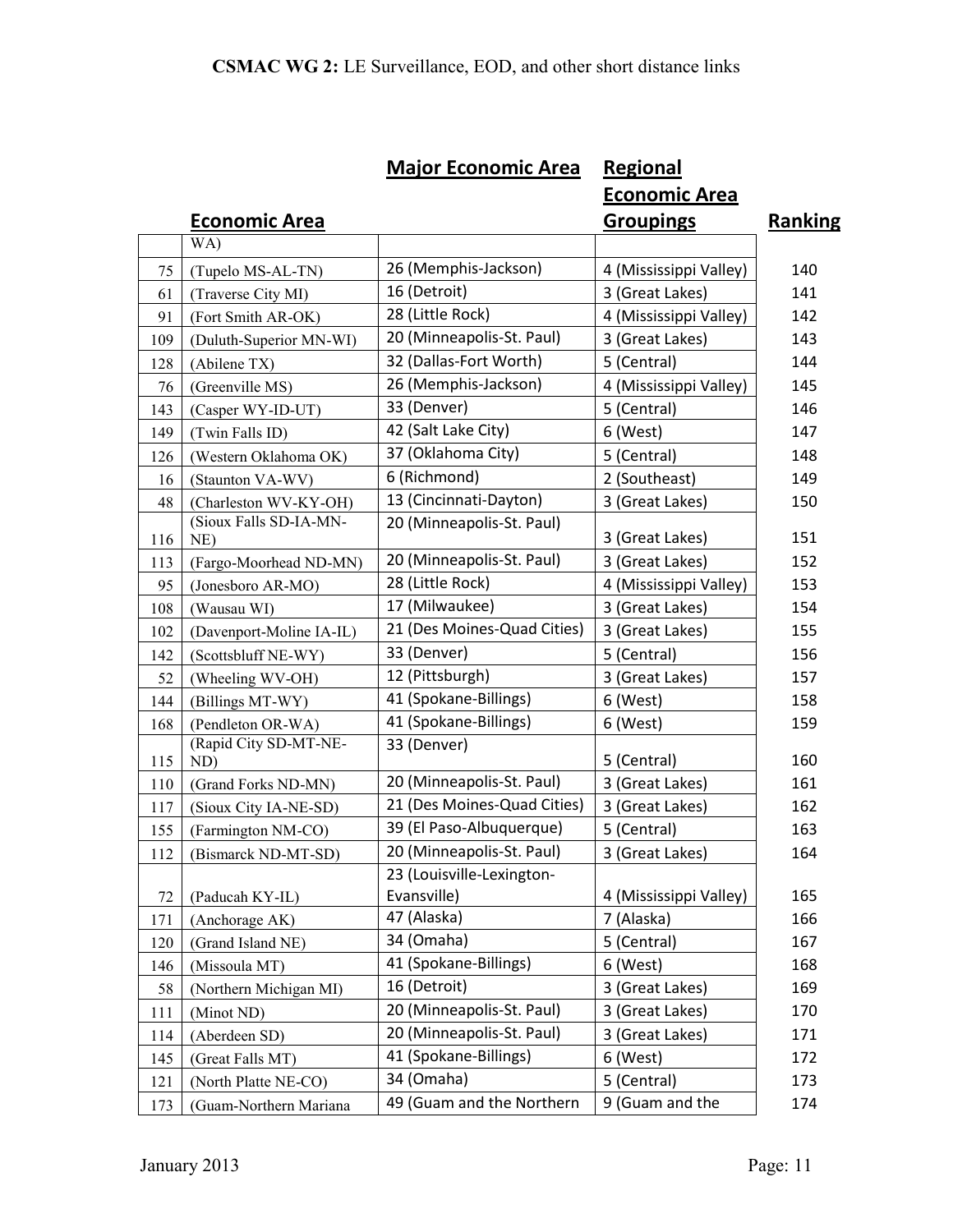|     |                      | <b>Major Economic Area</b> | <b>Regional</b>         |                |
|-----|----------------------|----------------------------|-------------------------|----------------|
|     |                      |                            | <b>Economic Area</b>    |                |
|     | <b>Economic Area</b> |                            | <b>Groupings</b>        | <b>Ranking</b> |
|     | Islands)             | Mariana Islands)           | <b>Northern Mariana</b> |                |
|     |                      |                            | Islands)                |                |
|     |                      | 51 (American Samoa)        | 11 (American            |                |
| 175 | (American Samoa)     |                            | Samoa)                  | 175            |
| 176 | (Gulf of Mexico)     | 52 (Gulf of Mexico)        | 12 (Gulf of Mexico)     | 176            |

#### *B. Geographical Units*

<span id="page-11-0"></span>Economic Area (EA), of which there are 176 licenses necessary for nationwide coverage, was chosen by the CSMAC WG2 sub-working group comprised of industry participants as the preferred geographical unit for developing the prioritized list. The decision to use EAs considered the following facts and assumptions:

- The industry implementation priority list developed by theWG2 subgroup will be shared with other CSMAC working groups.
- Different federal agency system types and operational requirements will lend themselves to different clearing geographies and timelines.
- The geographic unit chosen is based on its probability of alignment with likely FCC license areas for 1755+, i.e., similar to AWS-1, although the FCC may choose to use license areas of various sizes.
- While Commercial Mobile Radio Service (CMRS) geographic units based on license areas makes sense and have defined geographic boundaries, there will be instances where agencies will clear larger areas.

While industry would prefer federal relocation based on EAs in the order suggested, the subworking group understands that the exact order in which agencies will actually be able to clear the EAs will be based on operational requirements and may vary from the industry priority, and in some cases operational needs may mandate clearing larger geographic areas. In general, the prioritized list of EAs will serve as input for consideration as the transition plans are being developed by the federal agencies. After a potential spectrum auction, the schedule for when specific operations will be cleared from specific geographies will be coordinated with the auction winner(s) based on the transition plans.

Considering that the selected geographical areas will inform NTIA and other working groups, additional consideration may be necessary.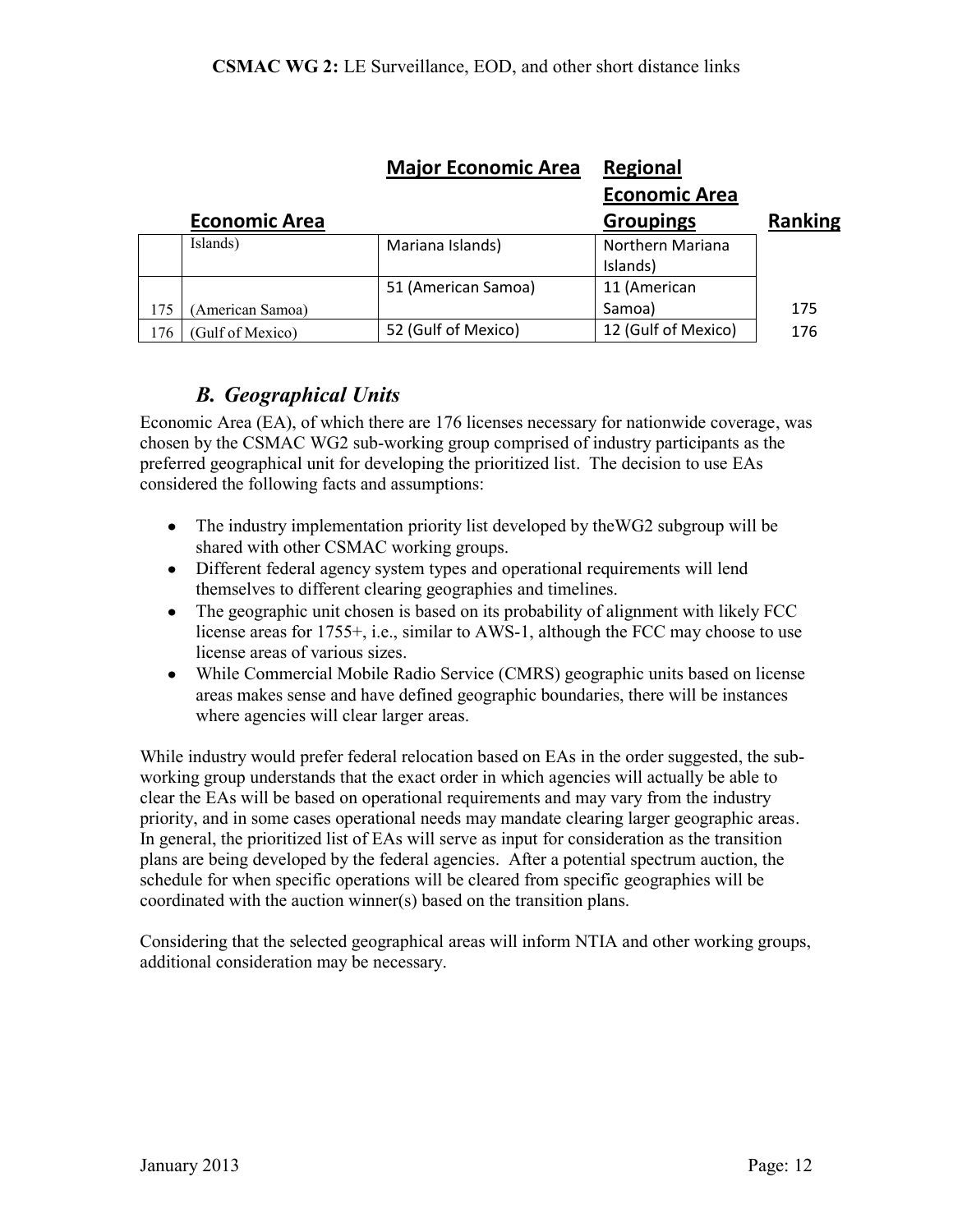

### <span id="page-12-0"></span>**V. Assumptions and other Pre-conditions for Relocation;**

All affected agencies can transition video surveillance systems out of the 1755-1780 MHz band within five years and anticipate relocating out of the entire 1755-1850 MHz band in ten years or less, once funding is available and assuming comparable spectrum is provided. Comparable spectrum to relocate federal operations is a requirement for affected agencies to vacate the entire band or a portion thereof; however, this report does not identify specific comparable bands, since this will be addressed through other interagency processes stewarded by NTIA and the FCC.

Assumptions for relocation are already listed in the NTIA reports posted at: [http://www.ntia.doc.gov/report/2012/assessment-viability-accommodating-wireless](http://www.ntia.doc.gov/report/2012/assessment-viability-accommodating-wireless-broadband-1755-1850-mhz-band)[broadband-1755-1850-mhz-band](http://www.ntia.doc.gov/report/2012/assessment-viability-accommodating-wireless-broadband-1755-1850-mhz-band) .

If the assumptions and preconditions listed in those reports do not occur, the overall relocation effort may be affected, potentially including increased costs, delay of the relocation timeframe, and/or result in the need by some agencies to retain some amount of spectrum in the 1755-1850 MHz band until comparable spectrum can be found.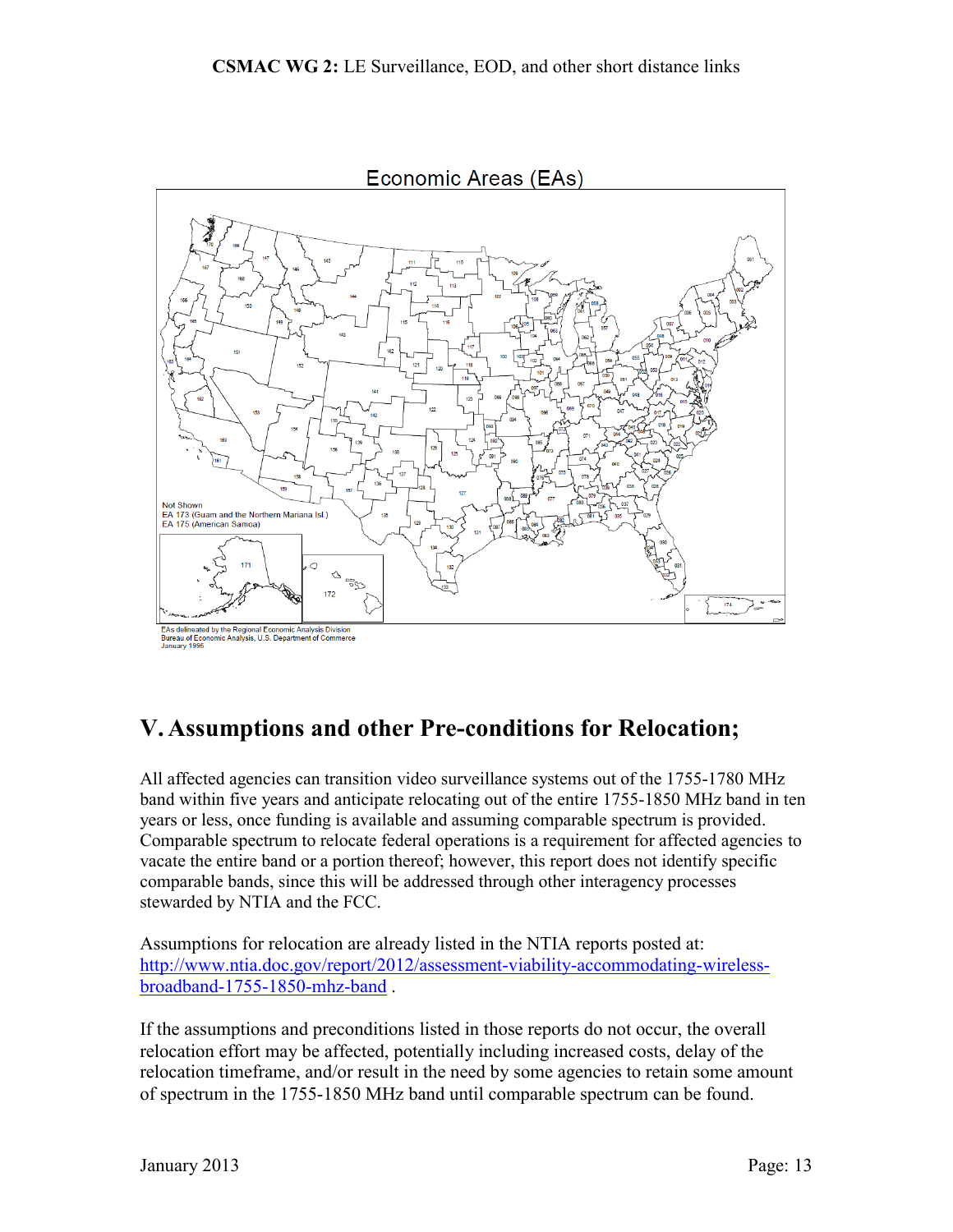# <span id="page-13-0"></span>**VI. Appendix A: Participation List for WG2**

| Co-Chair, Richard von Bostel            | U.S. Department of Justice                                                         |
|-----------------------------------------|------------------------------------------------------------------------------------|
| Co-Chair, Mark Racek                    | Ericsson                                                                           |
| Alan Wilson                             | Harris Corp.                                                                       |
| Albert Rolek<br>Amahl. K. Williams, CDR | Treasury Inspector General for Tax Administration<br>Navy/USMC - EOD Technical SME |
| Art Deleon, CWO4                        | U.S. Marine Corps - Spectrum Management Lead (HQUSMC/C4)                           |
| <b>Bill Edwards</b>                     | <b>ATF</b>                                                                         |
| <b>Bradley Smith, Capt</b>              | <b>USAF AFSMO/XP</b>                                                               |
| <b>Brian Scarpelli</b>                  | Telecommunications Industry Association (TIA)                                      |
| Bryan L. Wright                         | Department of the Interior                                                         |
| Carol Swan                              | <b>CIV USAF AFSMO</b>                                                              |
| <b>Chuck Powers</b>                     | Motorola                                                                           |
| Colin M. Alberts                        | FREEDOM TECHNOLOGIES                                                               |
| David Borth                             | <b>CSMAC</b>                                                                       |
| David Campbell                          | <b>DHS</b>                                                                         |
| David G. Steer                          | <b>Research In Motion</b>                                                          |
| David Gurney                            | <b>Motorola Solutions</b>                                                          |
| David Hughes                            | <b>Plateau Telecommunications</b>                                                  |
| Donald E. Rodgers                       | <b>FBI</b>                                                                         |
| Donald Reese, COL                       | Air Force - Spectrum Management Lead (AFSMO)                                       |
| Doug Sharp                              | <b>Oceus Networks</b>                                                              |
| <b>Earl Newell</b>                      | FBI                                                                                |
| Ed Smith                                | <b>DHS</b>                                                                         |
| Eric Hagerson                           | T-Mobile                                                                           |
| Frank Jager                             | Verizon                                                                            |
| <b>Gary Patrick</b>                     | NTIA, Office of Spectrum Mgmt/Strategic Planning Division                          |
| Gary Scheer                             | <b>FBI</b>                                                                         |
| Jim Hollansworth                        | NASA                                                                               |
| James Hunt                              | Navy Marine Corps Spectrum Center (NMSC)                                           |
| James Norton                            | <b>General Dynamics</b>                                                            |
| Janice Obuchowski                       | <b>FREEDOM TECHNOLOGIES</b>                                                        |
| Jill Rabach                             | <b>Sprint Nextel</b>                                                               |
| Jim Snider                              | iSolon                                                                             |
| John Cornicelli                         | <b>DHS</b>                                                                         |
| John Quinlan                            | OMB                                                                                |